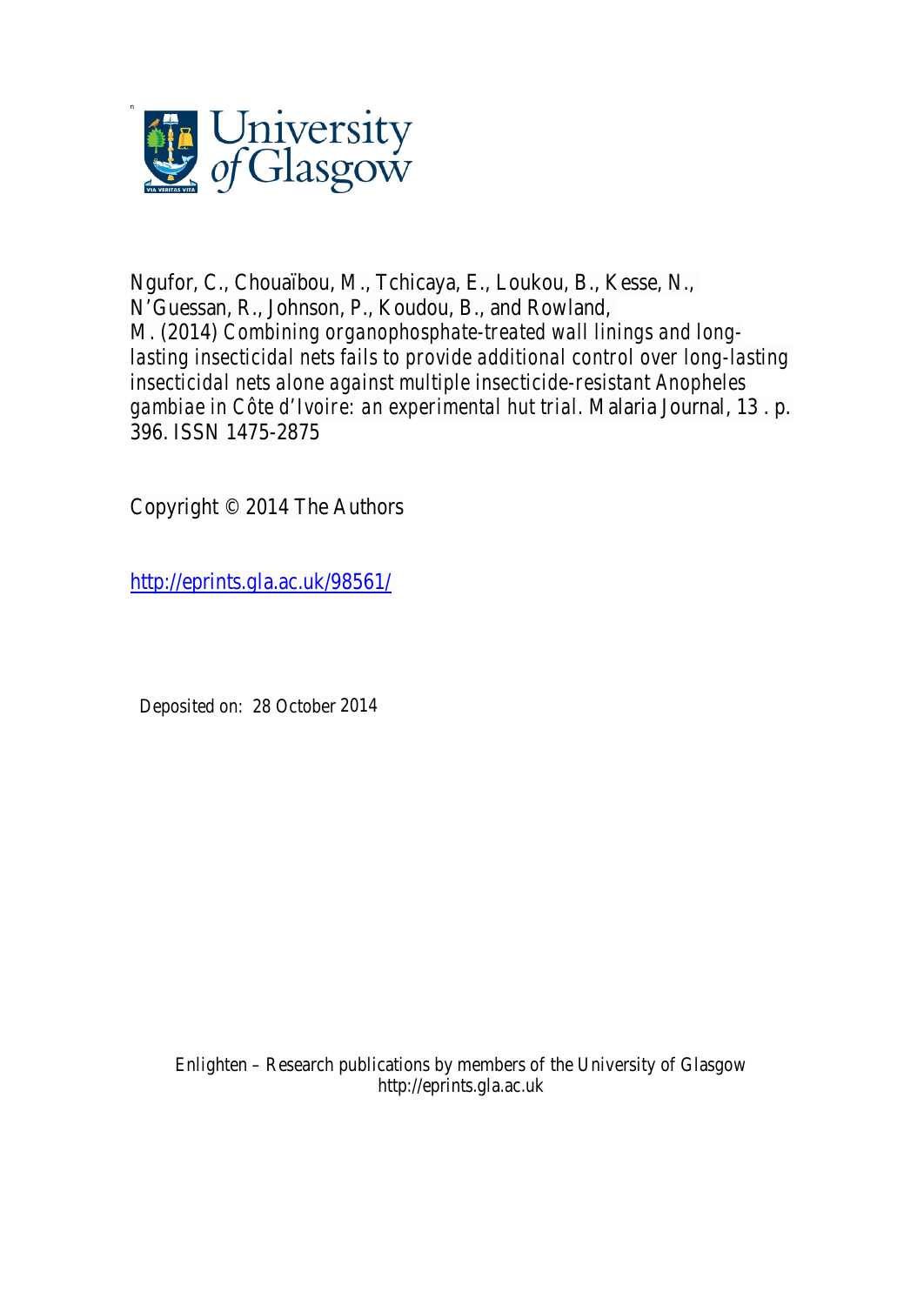# **RESEARCH CHEAR CHEAR CHEAR CHEAR CHEAR CHEAR CHEAR CHEAR CHEAR CHEAR CHEAR CHEAR CHEAR CHEAR CHEAR CHEAR CHEAR**



# Combining organophosphate-treated wall linings and long-lasting insecticidal nets fails to provide additional control over long-lasting insecticidal nets alone against multiple insecticide-resistant Anopheles gambiae in Côte d'Ivoire: an experimental hut trial

Corine Ngufor<sup>1\*</sup>, Mouhamadou Chouaïbou<sup>2</sup>, Emile Tchicaya<sup>2</sup>, Benard Loukou<sup>2</sup>, Nestor Kesse<sup>2</sup>, Raphael N'Guessan<sup>1,4</sup>, Paul Johnson<sup>3</sup>, Benjamin Koudou<sup>2</sup> and Mark Rowland<sup>1,4</sup>

# **Abstract**

**Background:** Insecticide-treated wall lining (ITWL) is a new concept in malaria vector control. Some Anopheles gambiae populations in West Africa have developed resistance to all the main classes of insecticides. It needs to be demonstrated whether vector control can be improved or resistance managed when non-pyrethroid ITWL is used alone or together with long-lasting insecticidal nets (LLINs) against multiple insecticide-resistant vector populations.

Methods: Two experimental hut trials were carried out as proofs of concept to evaluate pirimiphos methyl (p-methyl)-treated plastic wall lining (WL) and net wall hangings (NWH) used alone and in combination with LLINs against multiple insecticide-resistant An. gambiae in Tiassalé, Côte d'Ivoire. Comparison was made to commercial deltamethrin WL and genotypes for kdr and  $ace-1<sup>R</sup>$  resistance were monitored.

**Results:** The kdr and ace-1<sup>R</sup> allele frequencies were 0.83 and 0.44, respectively. Anopheles gambiae surviving discriminating concentrations of deltamethrin and p-methyl in WHO resistance tests were 57 and 96%, respectively. Mortality of free-flying An. gambiae in huts with p-methyl WL and NWH (66 and 50%, respectively) was higher than with pyrethroid WL (32%; P < 0.001). Mortality with LLIN was 63%. Mortality with the combination of LLIN plus p-methyl NWH (61%) or LLIN plus p-methyl WL (73%) did not significantly improve upon the LLIN alone or p-methyl WL or NWH alone. Mosquitoes bearing the  $ace-1<sup>R</sup>$  were more likely to survive exposure to p-methyl WL and NWH. Selection of heterozygote and homozygote ace- $1<sup>R</sup>$  or kdr genotypes was not less likely after exposure to combined LLIN and p-methyl treatments than to single p-methyl treatment. Blood-feeding rates were lower in huts with the pyrethroid LLIN (19%) than with p-methyl WL (72%) or NWH (76%); only LLIN contributed to personal protection.

**Conclusions:** Combining p-methyl WL or NWH with LLINs provided no improvement in An. gambiae control or personal protection over LLIN alone in southern Côte d'Ivoire; neither did the combination manage resistance. Additional resistance mechanisms to kdr and  $ace-1<sup>R</sup>$  probably contributed to the survival of pyrethroid and organophophate-resistant mosquitoes. The study demonstrates the challenge that malaria control programmes will face if resistance to multiple insecticides continues to spread.

\* Correspondence: [corine.ngufor@lshtm.ac.uk](mailto:corine.ngufor@lshtm.ac.uk) <sup>1</sup>

<sup>1</sup> London School of Hygiene and Tropical Medicine, London WC1E 7HT, UK Full list of author information is available at the end of the article



<sup>© 2014</sup> Ngufor et al.; licensee BioMed Central Ltd. This is an Open Access article distributed under the terms of the Creative Commons Attribution License [\(http://creativecommons.org/licenses/by/4.0\)](http://creativecommons.org/licenses/by/4.0), which permits unrestricted use, distribution, and reproduction in any medium, provided the original work is properly credited. The Creative Commons Public Domain Dedication waiver [\(http://creativecommons.org/publicdomain/zero/1.0/](http://creativecommons.org/publicdomain/zero/1.0/)) applies to the data made available in this article, unless otherwise stated.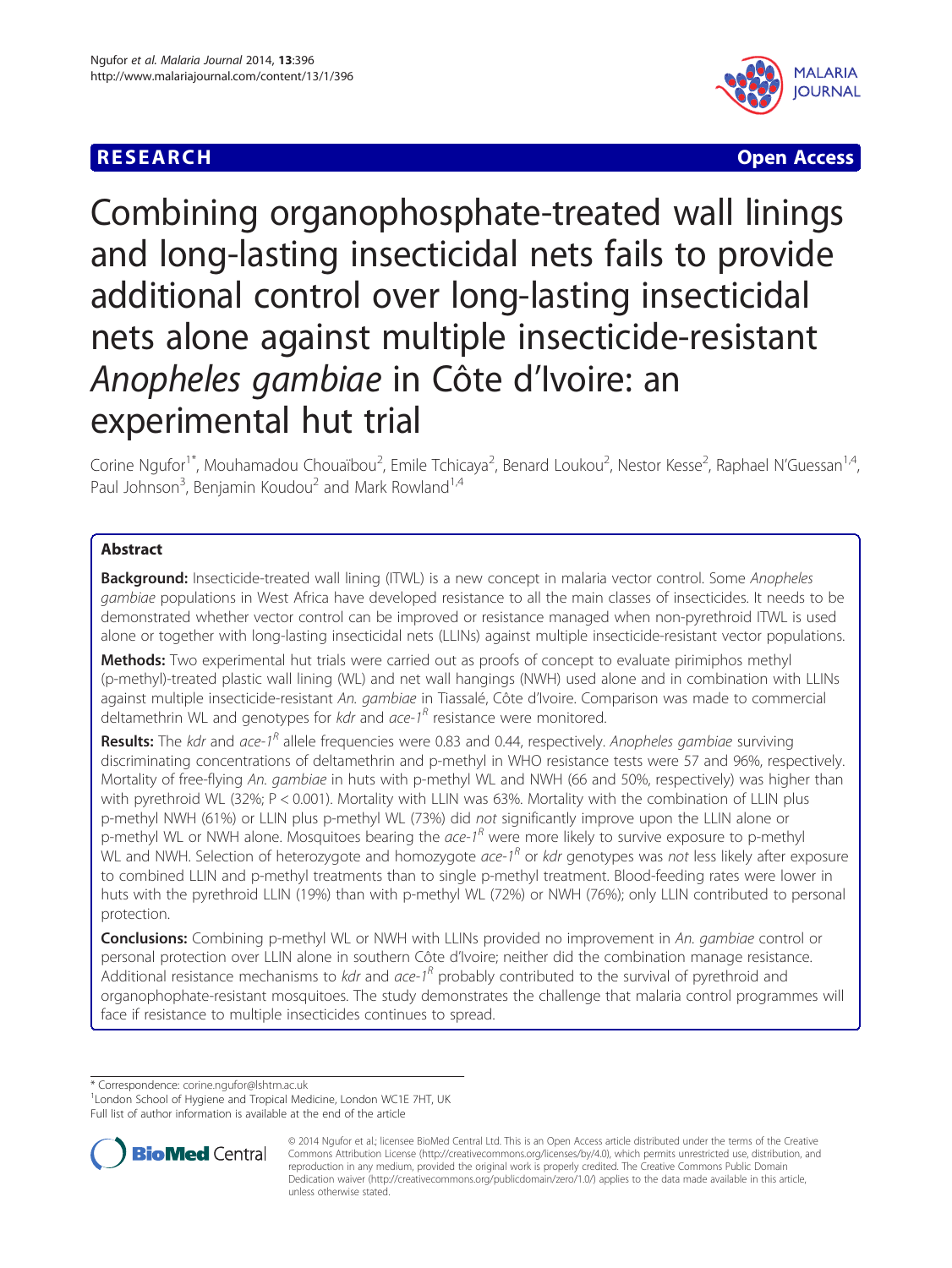## Background

Long-lasting insecticidal nets (LLINs) and indoor residual spraying (IRS) are the most effective and widely used methods for controlling malaria vectors. The recent reductions in malaria morbidity and mortality across Africa has been attributed to a scale-up of these interventions and to better access to diagnostic testing and artemisinin combination therapy (ACT) to treat malaria [\[1](#page-9-0)]. Most national malaria control programmes have prioritized universal coverage of LLINs to populations at risk [\[2](#page-9-0)]. Campaigns of IRS are particularly appropriate for rapid transmission control. Both approaches require good organization and receptive communities [\[3](#page-9-0)]. LLIN effectiveness relies on people regularly sleeping under their nets. IRS is sometimes challenged by the complex organization required and by user-fatigue sometimes associated with recurrent rounds of spraying [\[3](#page-9-0)].

The recent development of insecticide-treated wall lining technology [\[4](#page-9-0)] offers the prospect of a novel system of insecticide delivery, which is more residual than IRS and requires limited behavioural change. Interior walls can be lined with polymer sheeting (wall lining) or net wall hangings impregnated with insecticide. Using advances in binder technology, these tools can be prepared in a long-lasting format that allows the insecticide to diffuse to the surface in a controlled fashion, making them a long-lasting alternative to IRS. Pyrethroid-treated durable wall lining has been manufactured commercially using this technique and its use on interior wall surfaces has shown potential to improve user compliance and overcome the operational constraints associated with IRS [\[4,5](#page-9-0)]. Durable wall lining has the potential to remain efficacious on home walls for three to four years. However, with the increasing problem of pyrethroid resistance on malaria vector control [[6,7\]](#page-9-0), non-pyrethroid forms of durable lining which can be used against pyrethroid-resistant malaria vectors are urgently needed [[7,8\]](#page-9-0). Such materials could significantly reduce reliance on pyrethroids and enhance capacity to interrupt malaria transmission whilst living with pyrethroid resistance.

Organophosphates and carbamates, having a differing mode of action to pyrethroids, are potential alternative classes of insecticide, which could be used on wall linings [[9\]](#page-9-0). These classes are effective against pyrethroidresistant mosquitoes when used as IRS or wall linings [[10,11\]](#page-9-0). However, resistance to organophophates and carbamates due to insensitive acetylcholinesterase (ace- $1<sup>R</sup>$ ) has been reported in some pyrethroid-resistant malaria vector populations in West Africa [\[12-14](#page-9-0)]. Malaria vector control programmes, confronted by such multiple resistance, may be left with no option than resort to using these classes until new types of insecticide with novel modes of action are identified and made available.

The combining of non-pyrethroid IRS and pyrethroid LLIN has been recommended for resistance management and for improving control of insecticide-resistant malaria vectors [[7](#page-9-0)]. This resistance management tactic relies on insect genotypes resistant to the insecticide in one intervention being killed by the insecticide in the other intervention provided they are not resistant to both insecticides [\[15](#page-9-0)]. Population genetics modelling indicates that combinations are less likely to provide this advantage when resistance to both insecticides is already present at detectable frequencies in the targeted vector population [\[8,15](#page-9-0)]. However, reality is often more complex than the prediction of models. Some combinations may still improve personal protection or enhance kill through biochemical or behavioural interactions [\[7,15](#page-9-0)]. With limited alternatives available for malaria control, empirical studies are needed to demonstrate whether improved vector control can be expected when nonpyrethroid IRS or wall linings are combined with pyrethroid LLINs against a multiple insecticide-resistant vector population.

In the current study, the efficacy of organophosphatetreated wall linings (WL) and net wall hangings (NWH) applied alone and in combination with LLINs was compared with pyrethroid-treated WL against an Anopheles gambiae population of Tiassalé, southern Côte d'Ivoire, which is resistant to the main classes of insecticide used in adult vector control [\[13](#page-9-0)]. Differential selection of insecticide-resistant genotypes was investigated to assess the potential for resistance management.

# **Methods**

#### Susceptibility tests

The local An. gambiae mosquito population in Tiassalé has shown strong phenotypic resistance to the main classes of insecticides used for vector control: the resistance ratio was previously reported as 138-fold for the pyrethroid, deltamethrin and 24-fold for the carbamate, bendiocarb [[13\]](#page-9-0). The Tiassalé population has the broadest resistance profile documented to date, with resistance being mediated by target site and metabolic mechanisms [\[13,16,](#page-9-0)[17\]](#page-10-0). To assess the current levels of resistance to 0.05% deltamethrin and 0.25% p-methyl WHO susceptibility tests were performed on samples of adult An. *gambiae* that had emerged from larvae collected from the experimental hut site. A dosage of 0.25% was established as the diagnostic dosage for p-methyl using laboratory susceptible strains (H Ranson, pers comm).

#### Experimental huts and study site

The trials were carried out in six experimental huts available in a rice field in Tiassalé (5°54′ N, 4°50′W), in southern Côte d'Ivoire. The rice paddies provide extensive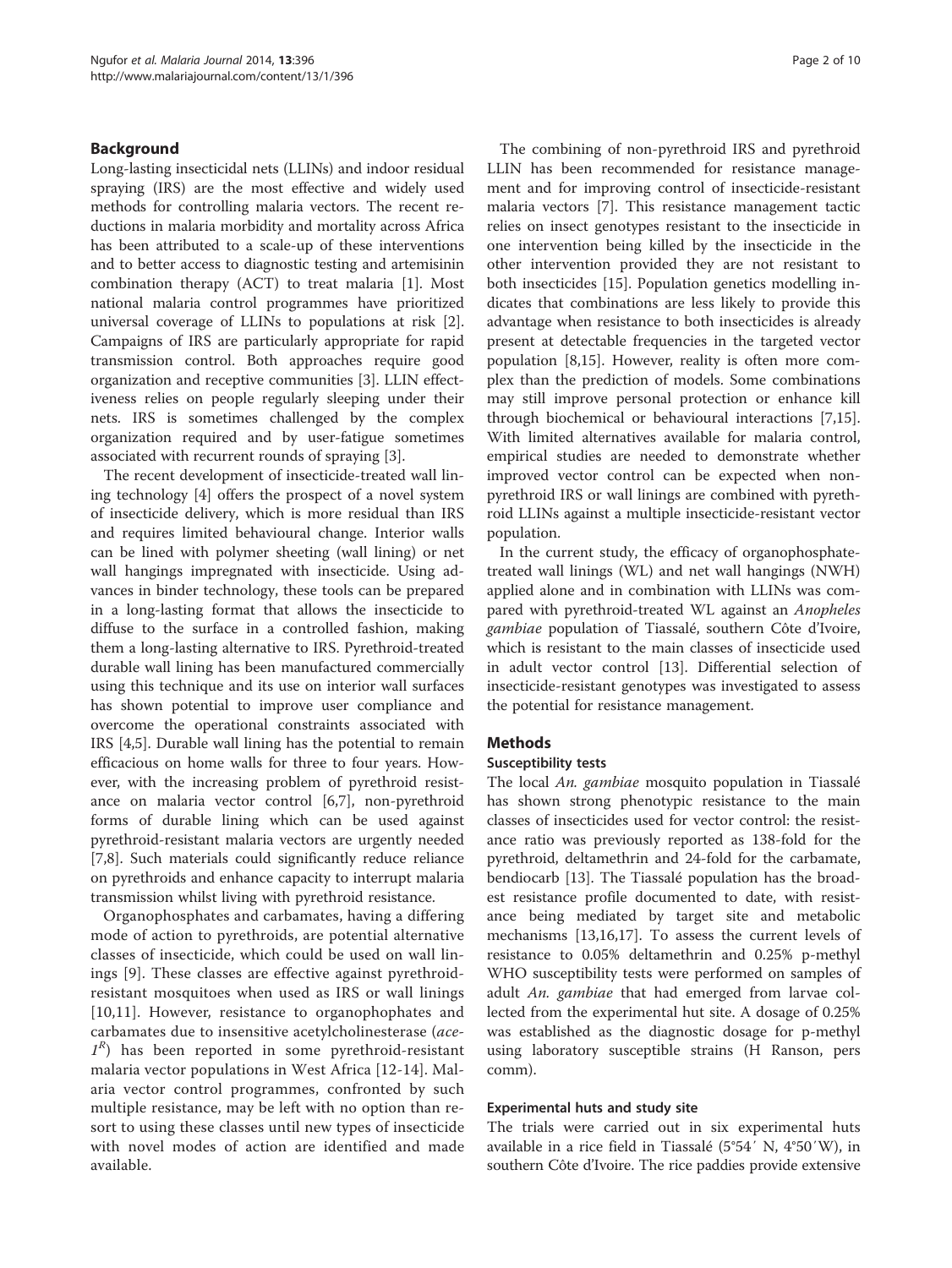breeding sites for mosquitoes throughout the year. The experimental huts were of the WHOPES-approved West African design [\[18,19\]](#page-10-0). They were built on concrete plinths and surrounded by water-filled moats to prevent entry of scavenging ants. Veranda traps captured exiting mosquitoes. The huts were made of brick, plastered with cement, with corrugated iron roofs. The ceilings were made of high-density polyethylene sheeting and the walls had four window slits (with 1-cm gaps) through which mosquitoes could enter.

## Experimental hut treatments

Two experimental hut trials each lasting six weeks and involving six treatments were carried out against pyrethroid-resistant An. gambiae in Tiassalé. In the first trial, the efficacy of p-methyl-treated WL and NWH was evaluated, alongside the currently available deltamethrin WL (ZeroVector®, VestergaardFrandsen, Switzerland). Comparison of walls only and walls plus ceiling coverage were investigated:

- 1. Control (untreated plastic sheeting)
- 2. Pyrethroid (deltamethrin)-treated WL (ZeroVector®, Vestergaard Frandsen, Switzerland) on walls
- 3. P-methyl-treated WL on walls
- 4. P-methyl-treated NWH on walls
- 5. P-methyl WL on walls and ceilings
- 6. P-methyl NWH on walls and ceilings.

In the second hut trial, the p-methyl WL and NWH were combined with LLINs and compared to LLINs alone and p-methyl WL and NWH alone. The following six interventions were compared:

- 1. Untreated net with six holes
- 2. Pyrethroid LLIN (Permanet® 2.0 Vestergaard Frandsen, Switzerland), with six holes
- 3. P-methyl WL on walls and ceilings
- 4. P-methyl NWH on walls and ceilings
- 5. P-methyl WL on walls and ceilings + pyrethroid LLIN with six holes
- 6. P-methyl NWH on walls and ceilings + pyrethroid LLIN with six holes.

# Treatment of materials

The WL was 50% shade cloth made of woven highdensity polyethylene (Capatex Ltd, UK). The NWH was made of 100-denier nylon netting fabric. These materials were treated at 1 g/sq m with a micro-encapsulated formulation of pirimiphos methyl (Actellic® 300CS Syngenta, Switzerland). The WL was treated by spraying with a Hudson Xpert sprayer, while the netting fabric was treated by hand dipping. Pyrethroid-treated WL was factory-made, high-density polyethylene fibre

sheeting impregnated with deltamethrin at 175 mg/sq m (Zerovector®, Vestergaard Frandsen, Switzerland). The LLIN (PermaNet® 2.0, Vestergaard Frandsen, Switzerland) was WHOPES-approved, made of 100-denier polyester, factory-coated with a wash-resistant formulation of deltamethrin at a target dosage of 55 mg/sq m. To simulate wear and tear, the nets were intentionally holed with six 4-sq cm diameter holes (two on each side and one on each end) according to WHOPES guidelines [[18](#page-10-0)]. The WL was fixed to the walls with nails while the NWH were hung from the top edge of the walls.

## Rotation of sleepers and treatments

Treatments were rotated weekly using a Latin square design to adjust for any differences in positional attractiveness of the huts. To prevent contamination between treatments during rotations, an underlay of untreated material was used to separate the treated materials from the walls and these were rotated with the treatments. The huts were also thoroughly washed before each rotation. Six adult men served as volunteer sleepers to attract mosquitoes into the huts, and were rotated between huts on successive nights to adjust for any variation in individual attractiveness to mosquitoes. The volunteers slept in the huts from 20:00 to 05:00 each night. Mosquitoes were collected each morning at 05:00 from under bed nets, floors, walls, ceilings, and verandas using aspirators and torches. The collections were identified to species and scored as blood fed or unfed and live or dead. Live mosquitoes were supplied with 10% glucose solution and delayed mortality was recorded after 24 hours.

## Main entomological outcomes

The entomological impact of each treatment in this study was expressed in terms of the following entomological outcomes:

- 1. Deterrence: percentage reduction in the number of mosquitoes caught in treated hut relative to the number caught in the control hut
- 2. Exiting rates: due to potential irritant effect of treatments expressed as percentage of the mosquitoes collected from the veranda trap
- 3. Inhibition of blood feeding: reduction in bloodfeeding rate relative to the control:

$$
\% Blood-feeding inhibition = \frac{100(Bfu-Bft)}{Bfu}
$$

where  $Bf\mu$  is the proportion of blood-fed mosquitoes in the untreated control huts and  $Bft$  is the proportion of blood-fed mosquitoes in the huts with a specific insecticide treatment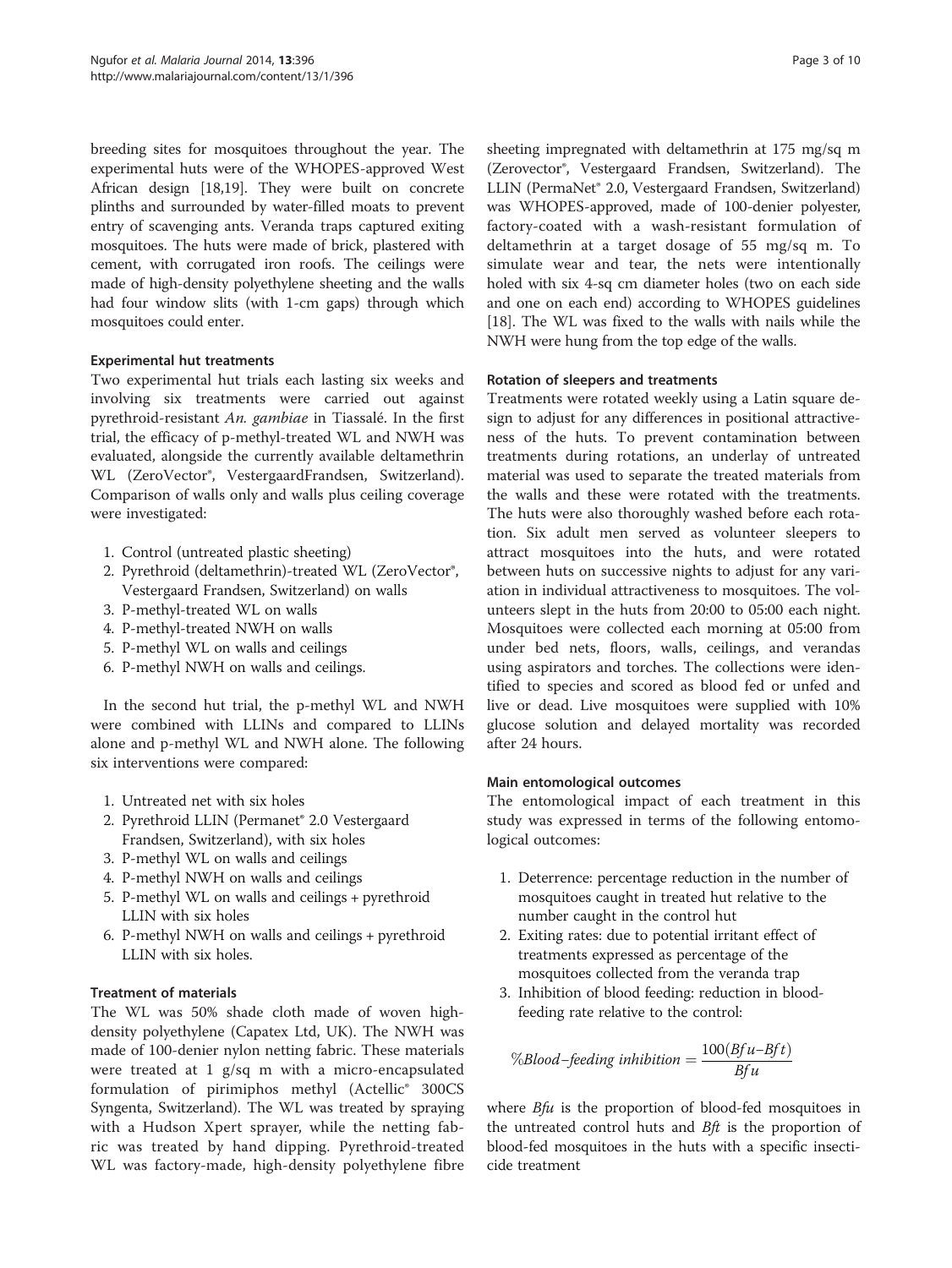- 4. Mortality: percentage of dead mosquitoes in treated hut at the time of collection and after a 24-hour holding period corrected for control mortality
- 5. Personal protection: the proportional reduction in the number of blood-fed mosquitoes relative to blood-fed mosquitoes in the untreated control:

$$
\% Personal\ protection = \frac{100(Bu-Bt)}{Bu}
$$

where  $Bu$  is the number of blood-fed mosquitoes in the untreated control huts and Bt is the number of blood-fed mosquitoes in the huts with a specific insecticide treatment.

#### Residual activity of insecticide treatments

To measure residual activity, WHO cone bioassays were undertaken on treated materials in situ using the laboratory-susceptible An. gambiae s.s. Kisumu strain. Adult females three to five days old were exposed in cones fixed to plastic sheeting/NWHs for 30 minutes in accordance with WHO IRS guidelines [[19](#page-10-0)]. Knockdown was recorded after one hour and mortality was recorded after 24 hours.

#### Selection of insecticide resistance genes

Samples of An. gambiae collected from the respective experimental hut treatments through the course of the trials were preserved for molecular analysis. Genomic DNA was extracted using the Livak procedure [\[20](#page-10-0)]. Molecular detection of the  $kdr$  (L1014F) and ace- $I<sup>R</sup>$ (G119S) mutation alleles in live and dead samples from the hut treatments was carried out by real-time Taqman PCR as described by Bass *et al.* [[21\]](#page-10-0).

## Statistical analysis

The effects of each treatment on entomological outcomes (net penetration, blood-feeding, exiting, and mortality) were assessed using binomial generalized linear mixed models (GLMMs) with a logit link function fitted using the 'lme4' package of R version 2.12.2 for Windows [[22\]](#page-10-0). A separate model was fitted for each outcome. In addition to the fixed effects, each model included random effects to account for variation between the six huts, between the six sleepers, between the six weeks of the trial, and finally an observation-level random effect was included to account for variation not explained by the other terms in the model (over-dispersion). Differences in deterrence, personal protection and exiting rates between the treatments was analysed using negative binomial regression with adjustment for variation between huts and sleepers, based on numbers entering, killed, and blood feeding, respectively.

Analysis of differential survival of genotypes for  $ace-I^R$ and kdr resistance by treatment was done using the Mantel-Haenszel Chi-squared test.

#### Ethics statement

Ethical approval for the study was obtained from the Ethics Committee of the London School of Hygiene and Tropical Medicine (Approval No. 5872) and from the Ministry of Public Health of Côte d'Ivoire. Written informed consent was obtained from the sleeper volunteers.

## Results

#### Susceptibility tests

The susceptibility tests confirmed that the An. gambiae population in Tiassalé were resistant to both deltamethrin and p-methyl. Mortality rates in WHO cylinder tests were 43% with deltamethrin 0.05% papers and 4% with p-methyl 0.25% papers (Table [1\)](#page-5-0).

## Experimental hut trials

#### Single intervention trial

A total of 466 An. gambiae were collected in the six experimental huts during the single intervention trial. The results obtained are presented in Table [2](#page-5-0) and Figure [1.](#page-6-0) As expected with such IRS-type treatments, overall bloodfeeding rates were very high across all single WL and NWH treatments (range between treatments: 82 and 94%) and none of these differed significantly from the control (95%). Mortality rates were higher with p-methyl WL (66%) than with pyrethroid WL (32%) (Figure [1](#page-6-0)). The performance of p-methyl WL did not differ consistently from p-methyl NWH. Increasing the interior coverage with pmethyl WL and NWH from walls only to walls and ceilings showed, at best, only a small increase in mortality.

## Combined intervention trial

A total of 557 An. gambiae were collected from the experimental huts during the combination trial. The results are presented in Table [3](#page-6-0) and Figure [2](#page-7-0). Blood feeding with the LLIN was significantly lower than with the untreated net (19  $vs$  57%; P < 0.001). Blood-feeding rates were higher with the p-methyl WL (76%) and NWH treatments (72%) when applied alone. When pmethyl WL and NWH were combined with LLINs, blood-feeding rates reduced significantly to 9 and 13%, respectively; these rates were not significantly different from those with the LLIN treatment. Thus the lower feeding rates associated with the combinations can be attributed to the LLIN component. The combination treatments conferred significantly more personal protection than the p-methyl WL or NWH alone (93 vs 0% and 92 *vs* 4%, respectively)  $(P < 0.001)$  (Table [3\)](#page-6-0).

Mortality of An. gambiae with the LLIN (63%) was significantly higher than with the untreated net  $(15%)$  (P <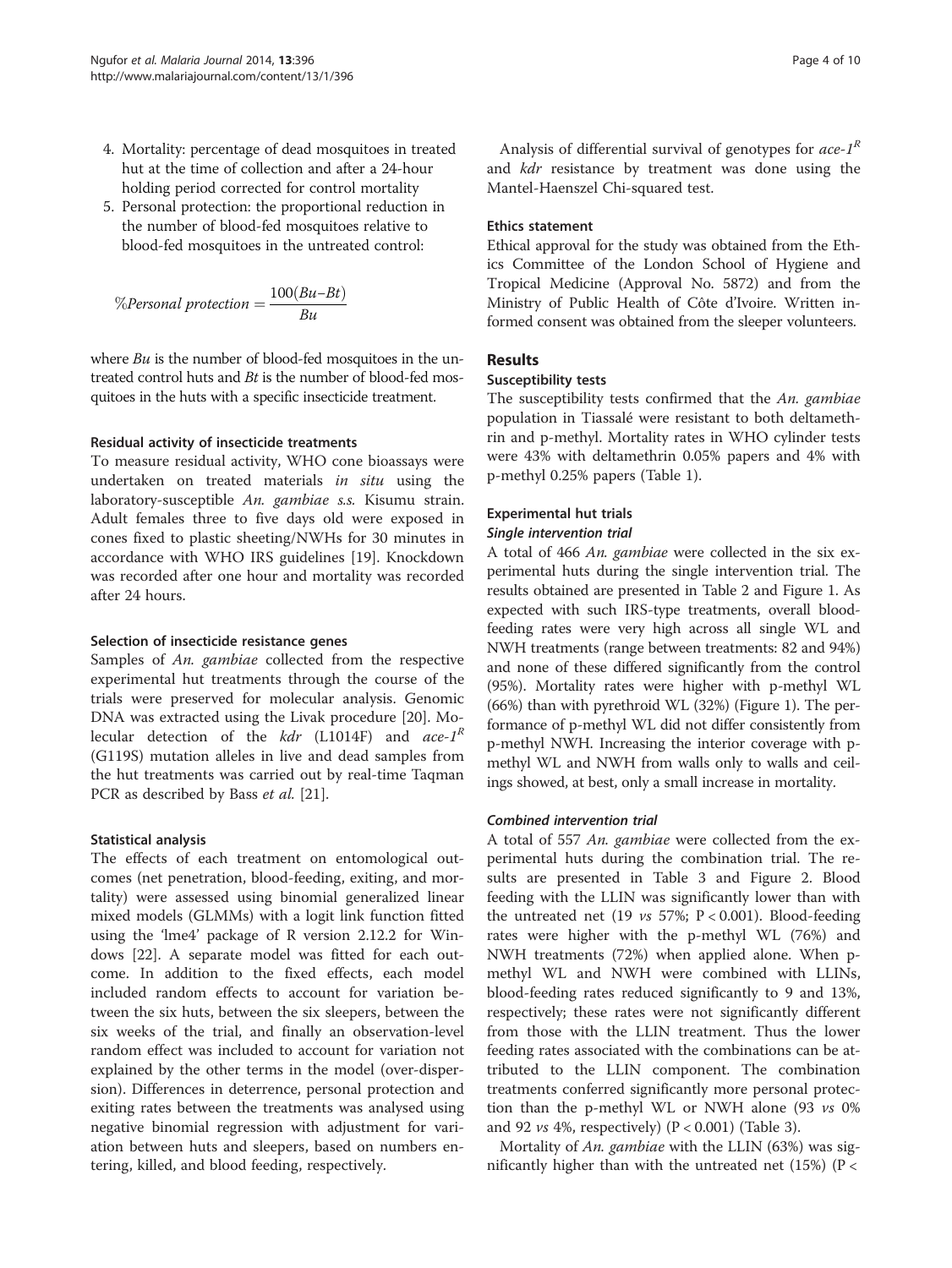<span id="page-5-0"></span>Table 1 Susceptibility of wild Anopheles gambiae from Tiassalé to deltamethrin and p-methyl

| <b>Species</b>                              | Insecticide-treated papers | Number tested | 24-hr% mortality (95% CI) |
|---------------------------------------------|----------------------------|---------------|---------------------------|
| An. gambiae Tiassalés (wild resistant)      | Deltamethrin 0.05%         | -99           | 43 (33–56)                |
|                                             | p-methyl 0.25%             | 99            | $4(1-10)$                 |
| An. gambiae Kisumu (susceptible lab strain) | Deltamethrin 0.05%         | 100           | $100(96 - 100)$           |
|                                             | p-methyl 0.25%             | 99            | $100(96 - 100)$           |

0.001) but did not differ significantly from the p-methyl WL alone (63  $vs$  61%; P = 0.68) or p-methyl NWH alone (63  $vs$  53%; P = 0.07). Mortality rates with the combinations were 72% for p-methyl WL plus LLIN and 61% for p-methyl NWH plus LLIN and neither of these values differed significantly from the LLIN alone  $(P > 0.05)$ , pmethyl WL (72  $\nu s$  61%, P = 0.06) or NWH single treatments (61  $vs$  53%, P = 0.78) (Figure [2](#page-7-0)). Thus the two combination treatments failed to induce significantly higher levels of mortality than the respective single treatments.

#### Resistance selection studies with Anopheles gambiae s.s.

The overall *kdr* and *ace-1<sup>R</sup>* allele frequencies were, respectively, 0.83 and 0.44 during the trials. Tables [4](#page-7-0) and [5](#page-8-0) present the allele and genotype frequencies for kdr and ace- $1^R$ . The frequency of the *kdr* allele did not differ between the live and dead collections of any of the treatments during either the single (M-H Chi sq = 0.2,  $P =$ 0.65) or combined intervention trial (M-H Chi  $sq = 1.6$ ,  $P = 0.21$ ) (Table [4](#page-7-0)). The *ace-1<sup>R</sup>* allele frequency during the single intervention trial was generally higher in the live collections of the p-methyl WL and NWH interventions than in the dead collections (M-H Chi square = 12.9, df = 1, P = 0.0003); this indicates that *ace-1<sup>R</sup>* bearing mosquitoes were more likely to survive in huts with p-methyl treatments. However, during the combined intervention trial, the *ace-1<sup>R</sup>* allele frequencies in the single p-methyl interventions did not differ significantly between the live and dead collections (M-H Chi  $sq = 1.8$ ,  $P = 0.18$ ); in the combination interventions the  $ace-I^R$  allele frequency was actually higher in the live than in the dead collections but numbers collected were low and the difference in frequency between the live and dead samples was not significant (M-H Chi sq = 1.0,  $P = 0.32$ ).

Analysis by genotype reveals further trends (Table [5](#page-8-0)). There were very few mosquitoes bearing no kdr allele. There was no significant difference in the percentage survival of homozygotes for kdr (40%) over heterozygotes for kdr (43%) during exposure to the LLIN treatment despite kdr resistance being supposedly recessive. The addition of p-methyl NWH or WL to the LLIN in the combination interventions did not affect the survival of heterozygotes for kdr relative to homozygotes for kdr but did increase the proportions of these genotypes killed. With respect to the  $ace-I<sup>R</sup>$ , heterozygotes (RS) and homozygotes for ace- $1^R$  (RR) showed higher percentage survival than susceptible homozygotes (SS) on exposure to p-methyl WL or NWH single treatments, both in the first trial (M-H Chi  $sq = 16.6, P < 0.001$  and in the second (M-H Chi sq = 5.1,  $P = 0.02$ ). This indicated selection for *ace-1<sup>R</sup>* and shows the importance of analysis by genotype. With the combination intervention of LLIN and p-methyl NWH the trend remained in this direction, with selection of  $ace-I^R$  genotypes. With the combination of LLIN and p-methyl WL there was, on this occasion, no trend that favoured

Table 2 Efficacy of p-methyl wall lining and net wall hanging against pyrethroid-resistant Anopheles gambiae in Tiassalé, Côte d'Ivoire (single intervention trial)

| Hut treatment                      | Control<br>(untreated WL) | <b>Pyrethroid WL</b><br>on walls | P-methyl WL<br>on walls | P-methyl NWH<br>on walls | P-methyl WL on walls<br>and ceiling | P-methyl NWH on walls<br>and ceiling |
|------------------------------------|---------------------------|----------------------------------|-------------------------|--------------------------|-------------------------------------|--------------------------------------|
| Total females<br>caught            | 53                        | 114                              | 98                      | 70                       | 54                                  | 77                                   |
| Deterrence (%)                     | $\overline{\phantom{a}}$  | $0^a$                            | $0^a$                   | O <sup>a</sup>           | $0^a$                               | $0^a$                                |
| Total females<br>blood fed         | 50                        | 95                               | 90                      | 57                       | 47                                  | 69                                   |
| Blood-feeding<br>inhibition (%)    | $\overline{\phantom{a}}$  | 12 <sup>a</sup>                  | 1 <sup>a</sup>          | 14 <sup>a</sup>          | 7 <sup>a</sup>                      | 6 <sup>a</sup>                       |
| Personal<br>protection (%)         | O <sup>a</sup>            | $0^a$                            | $0^a$                   | $0^a$                    | 6 <sup>a</sup>                      | $0^a$                                |
| Exiting rates (%)                  | $45^{\circ}$              | 80 <sup>b</sup>                  | 36 <sup>a</sup>         | 44 <sup>d</sup>          | 31 <sup>a</sup>                     | 42 <sup>a</sup>                      |
| Total dead                         | 9                         | 37                               | 65                      | 34                       | 30                                  | 53                                   |
| Corrected mortality 0 <sup>ª</sup> |                           | 18 <sup>b</sup>                  | 59 <sup>c</sup>         | 39 <sup>d</sup>          | 47 <sup>cd</sup>                    | 63 <sup>c</sup>                      |

Values along each row sharing the same letter superscript are not significantly different at the 5% level.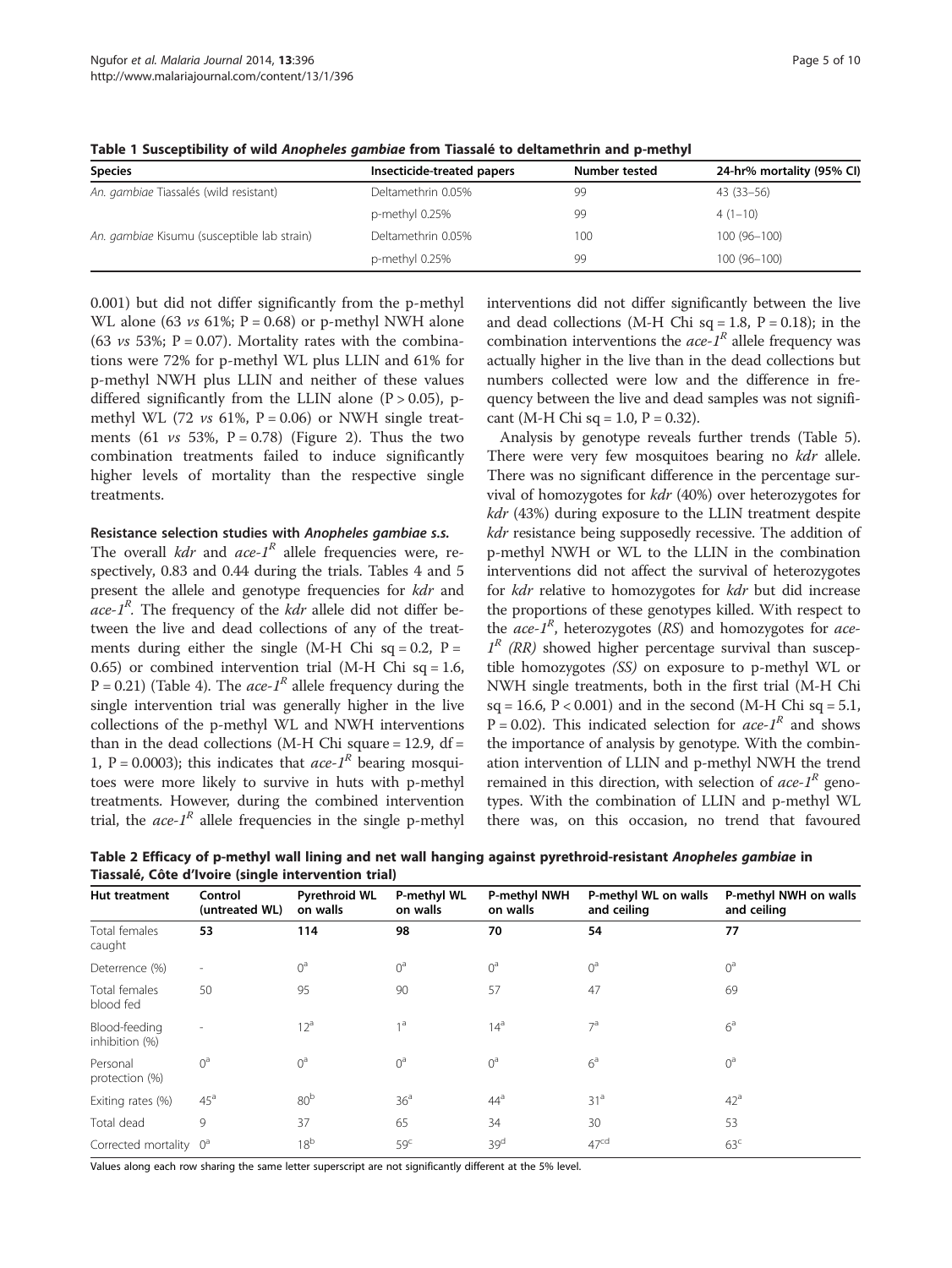<span id="page-6-0"></span>

survival of  $ace-I^R$  genotypes (RR and RS) over susceptible homozygotes (SS). Overall there was no clear evidence to indicate that the addition of LLIN to p-methyl-treated WL or NWH would prevent the selection of  $ace-I^R$  homozygotes and heterozygotes (RR and RS) relative to the susceptible homozygotes (SS). All three genotypes showed quite high levels of survival against single p-methyl and combination interventions. There were many more resistant heterozygotes (RS) and far fewer resistant homozygotes (RR) collected than would be expected from Hardy-Weinberg ratios.

## Residual efficacy

The residual efficacy of the p-methyl WL and NWH as determined by cone bioassays using An. gambiae Kisumu

declined from 100% during the first two to three weeks of the trial to 60-70% by the end of the trial.

## **Discussion**

The aim of the study was to evaluate the efficacy and selection of resistance by p-methyl-treated WL when either applied alone or in combination with LLINs against an An. gambiae population in southern Côte d'Ivoire, which was resistant to pyrethroids and organophosphates [\[13](#page-9-0)]. The reported trial was part of a multicentre trial designed to demonstrate as a proof of concept whether nonpyrethroid wall liners could provide benefits for control when combined with LLINs against malaria vector populations with differing levels of insecticide resistance. It was also hoped to assess their potential for resistance

Table 3 Efficacy p-methyl wall lining and net wall hanging combined with long-lasting insecticidal nets against multiple insecticide-resistant Anopheles gambiae in Tiassalé, Côte d'Ivoire (combined intervention trial)

| manders mocedaries resistant ringencies gaments in riassare, core a none (computed meet rendern trian |                         |                 |                 |                  |                    |                     |  |
|-------------------------------------------------------------------------------------------------------|-------------------------|-----------------|-----------------|------------------|--------------------|---------------------|--|
| Hut treatment                                                                                         | Control (untreated net) | <b>LLIN</b>     | P-methyl WL     | P-methyl NWH     | P-methyl WL + LLIN | P-methyl NWH + LLIN |  |
| Total females caught                                                                                  | 130                     | 108             | 94              | 126              | 53                 | 46                  |  |
| Deterrence (%)                                                                                        |                         | 17 <sup>a</sup> | 28 <sup>a</sup> | 3 <sup>a</sup>   | 59 <sup>b</sup>    | 65 <sup>b</sup>     |  |
| Total females blood fed                                                                               | 74                      | 20              | 71              | 91               | 5                  | 6                   |  |
| Blood-feeding inhibition (%)                                                                          |                         | 67 <sup>a</sup> | 0 <sup>b</sup>  | $0^{\rm b}$      | 84 <sup>a</sup>    | $77^a$              |  |
| Personal protection (%)                                                                               | $0^a$                   | 73 <sup>b</sup> | 4 <sup>c</sup>  | 0 <sup>c</sup>   | 93 <sup>b</sup>    | 92 <sup>b</sup>     |  |
| Total inside net (%)                                                                                  | $54^{\circ}$            | 15 <sup>b</sup> |                 |                  | 6 <sup>b</sup>     | 10 <sup>b</sup>     |  |
| Exiting rates (%)                                                                                     | 29 <sup>a</sup>         | $51^{bc}$       | 53 <sup>b</sup> | 38 <sup>ac</sup> | 33 <sup>a</sup>    | 59 <sup>b</sup>     |  |
| Total dead                                                                                            | 20                      | 68              | 57              | 67               | 38                 | 28                  |  |
| Corrected mortality (%)                                                                               | $0^a$                   | $56^{bc}$       | $54^{bc}$       | $45^{\rm b}$     | 67 <sup>c</sup>    | $54^{bc}$           |  |

Values along each row sharing the same letter superscript are not significantly different at the 5% level.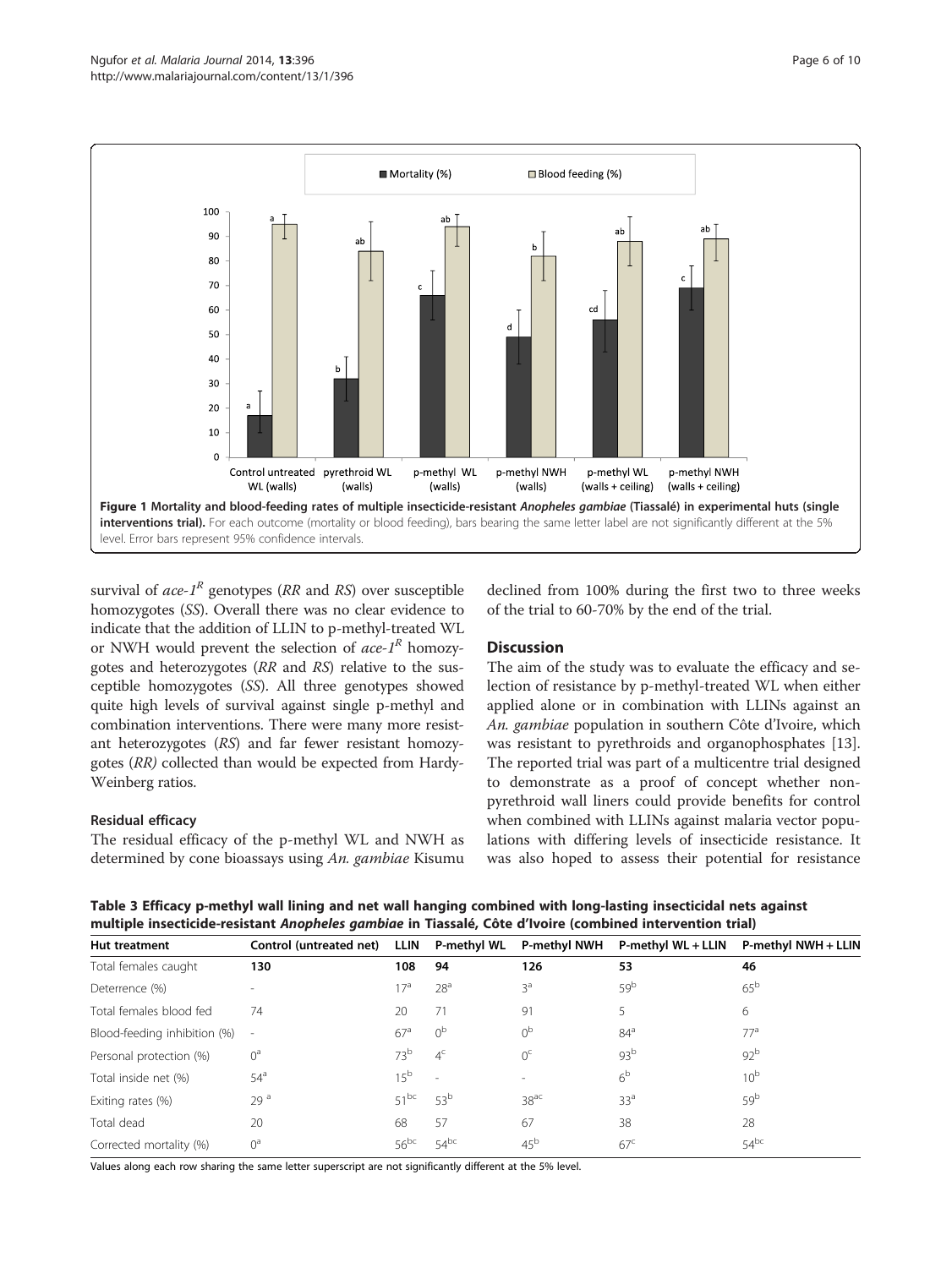<span id="page-7-0"></span>

management. In the trial of similar interventions conducted in Burkina Faso where vectors were also resistant to pyrethroids but largely susceptible to organophosphates, the p-methyl WL and NWH were far more effective, killing almost all mosquitoes (>95%) that entered the huts even without the addition of LLIN [\[23](#page-10-0)]. The lower mortality rates achieved with p-methyl-treated WL and NWH in the Côte d'Ivoire study (50-65%) can therefore be attributed to the high levels of phenotypic resistance to organophosphates. Despite the poorer levels of control

relative to the Burkina Faso study, p-methyl WL and NWH, proved to be a better option against this multiple insecticide-resistant vector population than commercial pyrethroid WL, which killed only 30% of mosquitoes entering the huts.

High vector mortality and personal protection against biting mosquitoes are the desired outcomes of any vector control tool or combination of tools. LLINs are very efficacious in areas of full susceptibility to pyrethroids, where they can induce high mortality rates in mosquito

|                   | kdr allele frequency (n)             |          |          | ace-1 <sup><math>R</math></sup> allele frequency (n) |          |
|-------------------|--------------------------------------|----------|----------|------------------------------------------------------|----------|
| <b>Treatments</b> |                                      | Live     | Dead     | Live                                                 | Dead     |
|                   | First trial (single intervention)    |          |          |                                                      |          |
| 1                 | Pyrethroid WL                        | 0.87(75) | 0.89(38) |                                                      |          |
| 2                 | P-methyl WL (walls only)             | 0.81(16) | 0.83(32) | 0.44(25)                                             | 0.38(73) |
| 3                 | P-methyl NWH (walls only)            | 0.81(16) | 0.88(16) | 0.45(33)                                             | 0.43(34) |
| 4                 | P-methyl WL (walls and ceiling)      | 0.91(16) | 0.89(22) | 0.46(24)                                             | 0.33(32) |
| 5                 | P-methyl NWH (walls and ceiling)     | 0.75(12) | 0.83(20) | 0.52(25)                                             | 0.44(45) |
|                   | Second trial (combined intervention) |          |          |                                                      |          |
| 1                 | Control (untreated net)              | 0.91(76) | 0.91(16) | 0.48(77)                                             | 0.40(15) |
| 2                 | <b>LLIN</b>                          | 0.88(41) | 0.86(62) |                                                      | $\equiv$ |
| 3                 | P-methyl WL                          | 0.88(24) | 0.79(24) | 0.52(24)                                             | 0.50(24) |
| 4                 | P-methyl NWH                         | 0.79(24) | 0.83(20) | 0.48(24)                                             | 0.45(21) |
| 5                 | P-methyl WL + LLIN                   | 0.95(11) | 0.89(41) | 0.50(11)                                             | 0.43(42) |
| 6                 | P-methyl NWH + LLIN                  | 0.84(19) | 0.81(18) | 0.55(19)                                             | 0.39(18) |

Table 4 Comparative  $kdr$  and  $ace-1^R$  allele frequencies in live and dead Anopheles gambiae collected from experimental huts in Tiassalé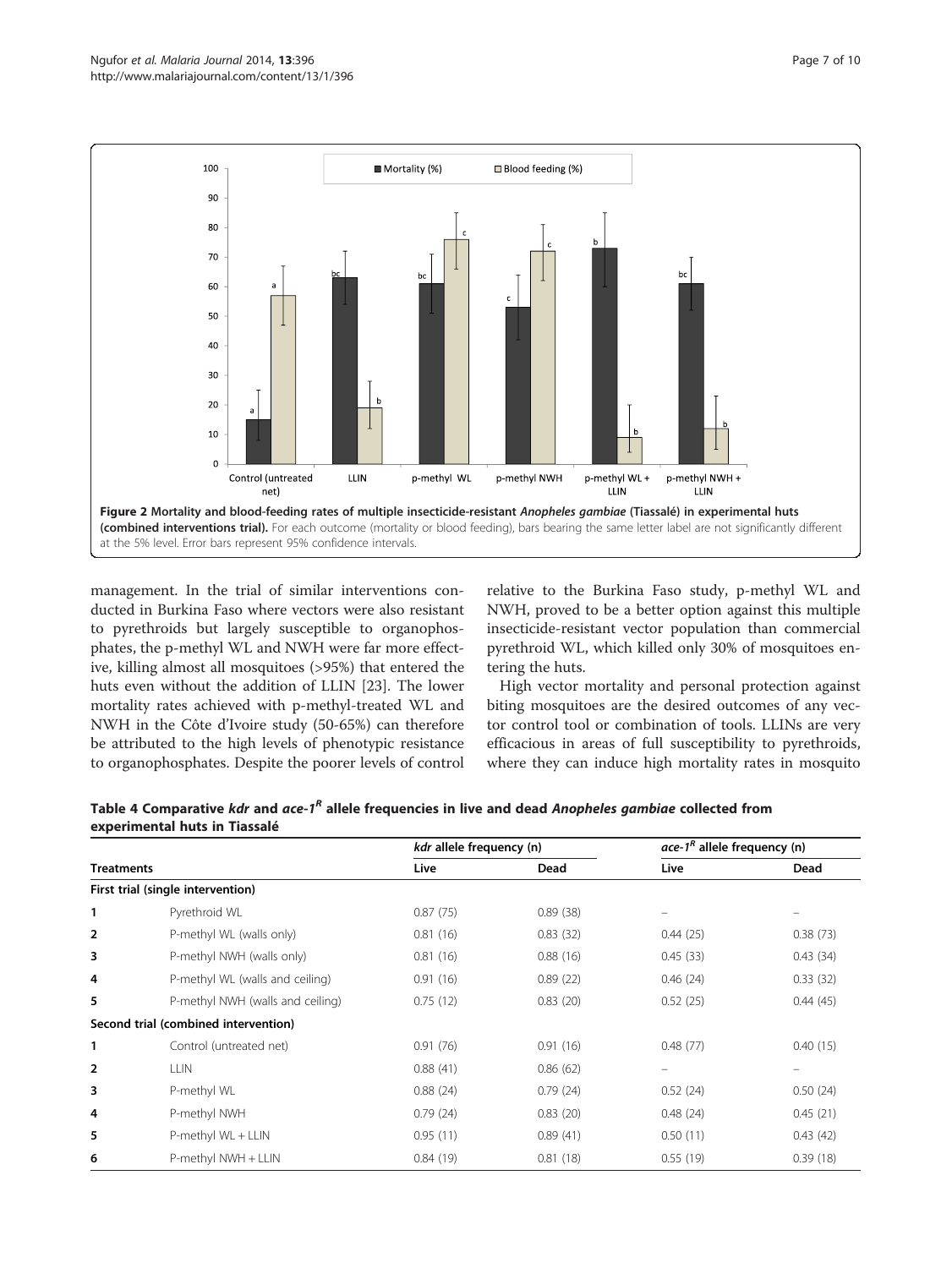| RR                       |
|--------------------------|
|                          |
|                          |
|                          |
|                          |
| 0(0/4)                   |
| $\overline{\phantom{a}}$ |
| 25(1/4)                  |
|                          |
| 100(4/4)                 |
| ٠                        |
| 40(2/5)                  |
| 50(2/4)                  |
| 50(2/4)                  |
| 75 (3/4)                 |
|                          |

<span id="page-8-0"></span>Table 5 Genotype selection by the single and combination treatments: percentage survival of Anopheles gambiae kdr and  $ace-1<sup>R</sup>$  genotypes collected from the experimental huts in Tiassalé

 $SS =$  susceptible homozygotes,  $RS =$  resistant heterozygotes,  $RR =$  resistant homozygotes.

populations and provide personal protection to net users [[24\]](#page-10-0). Although the insecticidal efficacy of LLINs may be compromised when confronted with moderate to high pyrethroid resistance, LLINs can still be protective as shown in both the present Côte d'Ivoire and previous Burkina Faso studies [\[23](#page-10-0)] owing to the barrier effect of the net and the residual killing effect of the pyrethroid. Hence, LLINs can remain an important public health intervention even against malaria vector populations, which have moderate levels of resistance to pyrethroids [[8\]](#page-9-0). Against vector populations which are resistant to pyrethroids but largely susceptible to the insecticide applied on the walls, the combining of pyrethroid LLINs with non-pyrethroid IRS has shown, in small scale hut trials, improved levels of mortality (mostly due to the wall treatment) and improved personal protection (due to the LLIN) [[10](#page-9-0),[25](#page-10-0)]. Under such circumstances the combination appears to restore mortality rates to levels comparable to that achieved with LLINs alone in areas where vectors are susceptible to pyrethroids [\[24-26](#page-10-0)]. In the present study, the combination failed to provide improved mortality over the LLIN alone against a multiple insecticide-resistant malaria vector population. This is a very disturbing finding considering the limited classes of insecticides currently available for malaria vector control. Until a class of insecticide with a novel mode of action is developed for vector control, malaria programmes faced with such multiple insecticide resistance may have no suitable alternatives to complement or provide a boost to failing LLINs. The study demonstrates the threats and challenges that the malaria vector control community will face if such resistance to multiple insecticides is left unchecked and continues to spread.

In other parts of West Africa, the  $ace-I^R$  gene has often been reported in pyrethroid-resistant An. gambiae populations at low frequencies [[12](#page-9-0)[,23,27,28](#page-10-0)]. While heterozygotes for  $ace-I^R$  did show some selective advantage over homozygotes for susceptibility in the Burkina Faso study [[23\]](#page-10-0), the Côte d'Ivoire Tiassalé population had a far higher frequency of  $ace-I^R$  and the use of organophosphate WL clearly demonstrated the survival and selection of *ace-1<sup>R</sup>* genotypes. A parallel mechanistic investigation on the Tiassalé population has demonstrated gene duplication at the *ace-1<sup>R</sup>* locus [\[16\]](#page-9-0); the duplication may account for the dominance and survival advantage of *ace-1<sup>R</sup>* genotypes and would also explain the departure from Hardy-Weinberg expectation and the surplus of heterozygotes. While the number of mosquitoes collected and analysed for  $ace-I^R$  in the second (combination) trial was not huge, there was no convincing evidence that ace- $1<sup>R</sup>$  heterozygotes or homozygotes were less likely to survive exposure to the combination relative to the single p-methyl interventions or that the combination would manage resistance. This, together with the quite high survival rates among mosquitoes that bore no ace- $I<sup>R</sup>$  alleles, suggests the presence of another mechanism, independent of  $ace-I^R$ , going undetected in survivors, which was partly responsible for organophosphate resistance. Recent studies showed improved mortality of An. gambiae from Tiassalé exposed to bendiocarb, pyrethroids and an organophosphates (fenitrothion) with different synergists, thus implicating enhanced P450s and esterases in the resistance to all three classes of insecticide [\[16](#page-9-0)[,17,29](#page-10-0)]. An investigation of the genetic basis of resistance in the Tiassalé population has associated genes from the CYP6 subfamily with resistance to pyrethroids and carbamates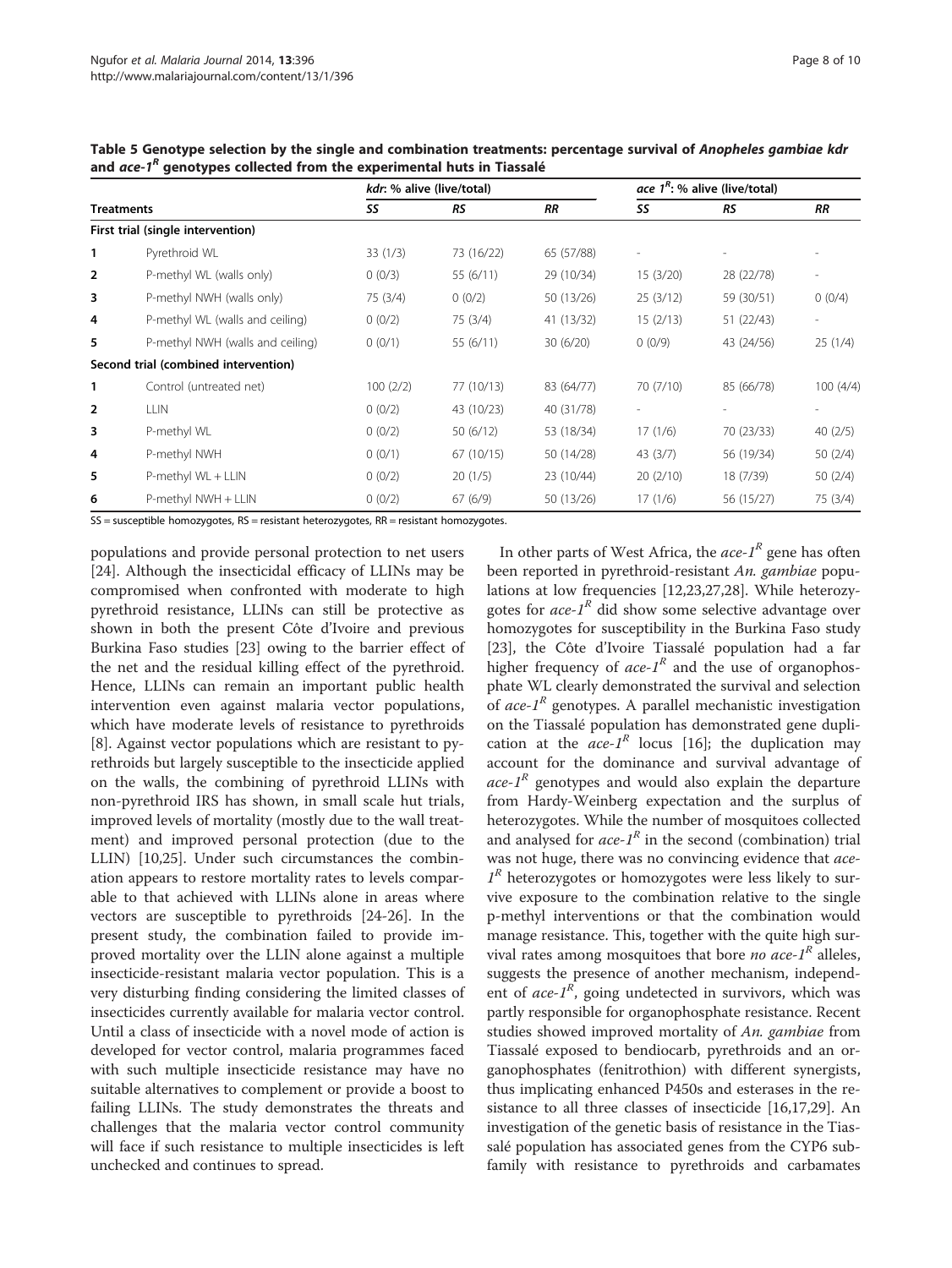<span id="page-9-0"></span>[16]. It is important to identify the specific enzyme families, which in association with the  $ace-I^R$  mechanism, combine to increase resistance to p-methyl in this vector population.

While no large-scale community trial has been published on the combined effects of pyrethroid LLIN and organophosphate IRS compared to LLIN alone, two community randomized trials of LLIN and carbamate IRS have been published recently: one in Tanzania [[30](#page-10-0)] and one in Benin [[31\]](#page-10-0). Both were in areas of high-frequency pyrethroid resistance and low-frequency carbamate resistance. The Tanzanian trial showed an added effect of the combination over LLIN alone, and this result was therefore consistent with the outcome of the Burkina Faso experimental hut trial of LLIN and OP wall liners (and local susceptibility status). The contrasting findings from the two multicentre hut trials in Burkina Faso and Côte d'Ivoire illustrate the uncertainty of outcome when faced with resistance to multiple insecticides rather than single insecticides. From the outcome of the Côte d'Ivoire trial, there can be no doubt that selection of multiple insecticide resistance will only make it harder to control malaria.

# Conclusion

P-methyl WL and NWH performed better than pyrethroid WL against multiple pyrethroid and organophosphateresistant An. gambiae. Combining p-methyl WL and NWH with LLINs provided no improvement in mortality and personal protection compared to the LLIN alone. There was no evidence that the combination of pyrethroid LLIN and organophosphate WL would prevent the selection of either  $kdr$  or ace- $1<sup>R</sup>$  resistance when both are present at detectable or moderate frequencies. The study demonstrates the challenge that malaria vector control programmes are faced with when confronted with such high levels of phenotypic resistance to multiple insecticides. Strategies of insecticide deployment or rotation to delay the rapid spread of the  $ace-I^R$  gene in Africa and the further development of multiple insecticide-resistant vector populations are urgently required.

#### Competing interests

The authors declare that they have no competing interests.

#### Authors' contributions

The trials were designed by CN, BK and MR. The field studies were performed by CN, MC, ET, BL, and NK and the activities were supervised by CN, MC, RN, and BK. Molecular analysis was performed by CN. Data were processed and analysed by CN, PJ and MR and the results interpreted by CN, RN, BK, and MR. The paper was written by CN and MR. All authors read and approved the final manuscript.

#### Acknowledgements

The authors thank Andy Bywater of Syngenta for providing the insecticide. We are grateful to the entire field team and volunteer sleepers in Tiassalé, Côte d'Ivoire for their participation. Special thanks to Prof Hilary Ranson and Dr Christopher Jones of Liverpool School of Tropical Medicine (LSTM) for

supporting the genotyping studies. CN, RN and MR are supported by the Malaria Centre of the London School of Hygiene and Tropical Medicine. The research leading to these results has received funding from the European Union Seventh Framework Programme FP7 (2007–2013) under grant agreement no. 265660 AvecNet. The funders had no role in study design, data collection and analysis, decision to publish, or preparation of the manuscript.

#### Author details

<sup>1</sup> London School of Hygiene and Tropical Medicine, London WC1E 7HT, UK <sup>2</sup>Centre Suisse de Recherches Scientifiques, Abidjan, Côte d'Ivoire. <sup>3</sup>Robertson Centre for Statistics, University of Glasgow, Glasgow, UK. <sup>4</sup>Pan African Malaria Vector Research Consortium (Pamverc), London, UK.

Received: 22 July 2014 Accepted: 27 September 2014 Published: 9 October 2014

#### References

- 1. WHO: World Malaria Report 2011. Geneva: World Health Organization; 2011.
- 2. WHO: *World Malaria Report 2012*. Geneva: World Health Organization; 2012.<br>3. Rowland M: **Malaria control: bednets or spraving? Malaria control in the**
- Rowland M: Malaria control: bednets or spraying? Malaria control in the Afghan refugee camps of western Pakistan. Trans R Soc Trop Med Hyg 1999, 93:458–459.
- 4. Messenger L, Matias A, Manana AN, Stiles-Ocran JB, Knowles S, Boakye D, Coulibaly MB, Larsen M, Traore AS, Diallo B, Konate M, Guindo A, Traore SF, Mulder C, Le H, Kleinschmidt I, Rowland M: Multicentre studies of insecticide-treated durable wall lining in Africa and South-East Asia: entomological efficacy and household acceptability during one year of field use. Malar 1 2012, 11:358.
- 5. Sharma S, Upadhyay A, Haque M, Tyagi P, Mohanty S, Mittal PK, Dash AP: Field evaluation of ZeroFly® - an insecticide incorporated plastic sheeting against malaria vectors and its impact on malaria transmission in tribal areas of northern Orissa. Ind J Med Res 2009, 130:458–466.
- 6. Ranson H, N'guessan R, Lines J, Moiroux N, Nkuni Z, Corbel V: Pyrethroid resistance in African anopheline mosquitoes: what are the implications for malaria control? Trends Parasitol 2011, 27:91–98.
- 7. WHO: Global Plan for Insecticide Resistance Management. Geneva: World Health Organization; 2012.
- 8. WHO: The Technical Basis for Coordinated Action Against Insecticide Resistance: Preserving the Effectiveness of Modern Malaria Vector Control. Geneva: World Health Organization; 2010.
- 9. WHO: Pesticides and their Application for the Control of Vectors and Pest of Public Health Importance. 6th edition. Geneva: World Health Organization; 2006.
- 10. Djènontin A, Chandre F, Dabiré KR, Chabi J, N'Guessan R, Baldet T, Akogbéto M, Corbel V: Indoor use of plastic sheeting impregnated with carbamate combined with long-lasting insecticidal mosquito nets for the control of pyrethroid-resistant malaria vectors. Am J Trop Med Hyg 2010, 83:266–270.
- 11. Rowland M, Boko P, Odjo A, Asidi A, Akogbeto M, N'Guessan R: A new long-lasting indoor residual formulation of the organophosphate insecticide pirimiphos methyl for prolonged control of pyrethroidresistant mosquitoes: an experimental hut trial in Benin. PLoS ONE 2013, 8:e69516. doi:69510.61371/journal.pone.0069516.
- 12. Alou LPA, Koffi AA, Adja MA, Tia E, Kouassi PK, Koné M, Chandre F: Distribution of ace-1R and resistance to carbamates and organophosphates in Anopheles gambiae s.s. populations from Côte d'Ivoire. Malar J 2010, 9:167.
- 13. Edi C, Koudou BG, Jones CM, Weetman D, Ranson H: Multiple-insecticide resistance in Anopheles gambiae mosquitoes, southern Côte d'Ivoire. Emerg Infect Dis 2012, 18:1508-1511.
- 14. Namountougou M, Simard F, Baldet T, Diabaté A, Ouédraogo J, Martin T, Dabiré RK: Multiple insecticide resistance in Anopheles gambiae s.l. populations from Burkina Faso, West Africa. PLoS ONE 2012, 11:e48412.
- 15. Denholm I, Rowland MW: Tactics for managing pesticide resistance in arthropods: theory and practice. Annu Rev Entomol 1992, 37:91–112.
- 16. Edi CV, Djogbénou L, Jenkins AM, Regna K, Muskavitch MA, Poupardin R, Jones CM, Essandoh J, Kétoh GK, Paine MJ, Koudou BG, Donnelly MJ, Ranson H, Weetman D: CYP6 P450 enzymes and ACE-1 duplication produce extreme and multiple insecticide resistance in the malaria mosquito Anopheles gambiae. PLoS Genet 2014, 20:e1004236.